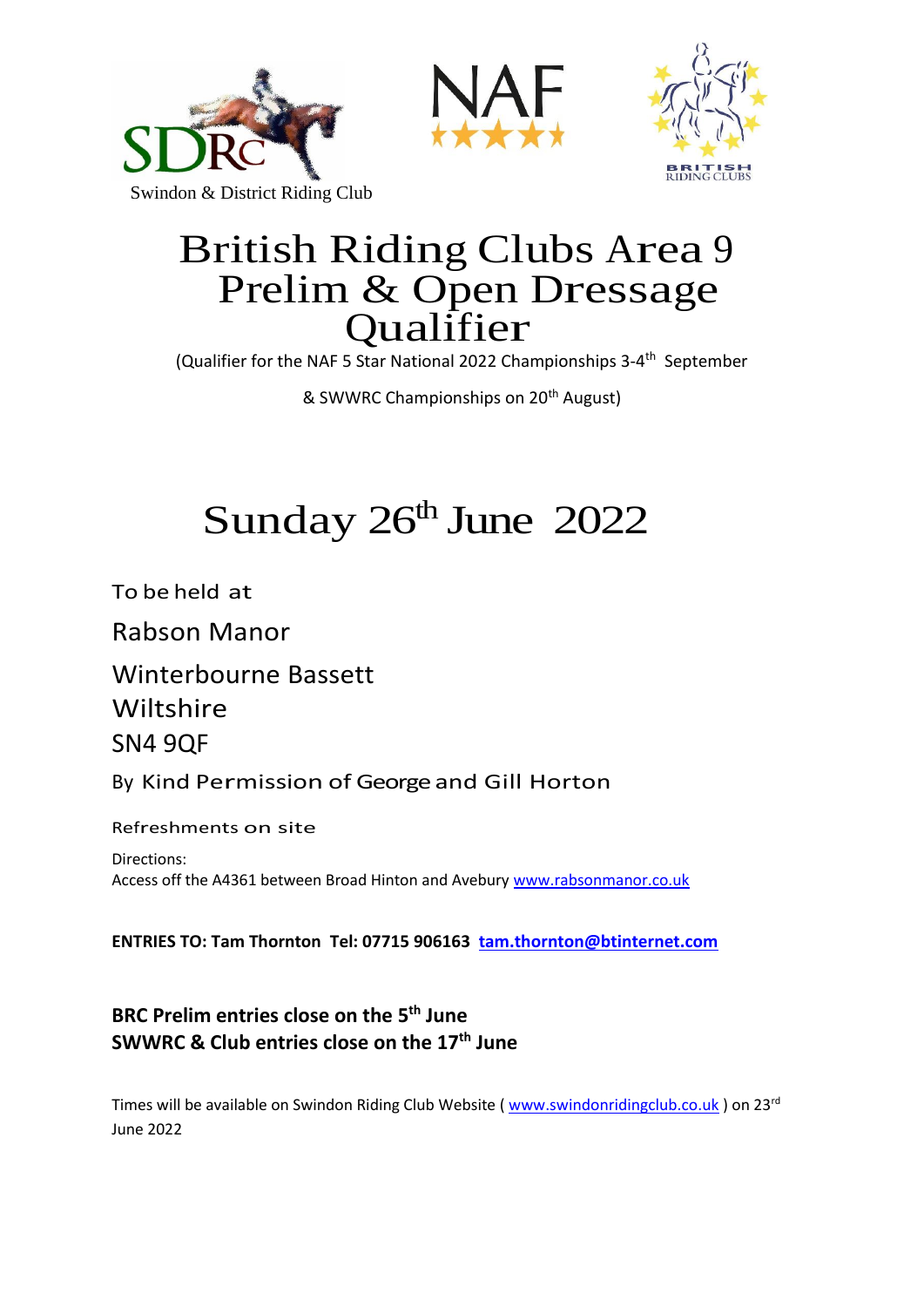#### **RUN UNDER RIDING CLUB RULES 2022**

**Please note that ALL BRC Qualifier Classes will be run on grass.**

**Class 1 Area 9 Senior Intro – Individuals Only Intro B Class 2 Area 9 Junior Intro – Individuals Only Intro B Class 3 AREA 9 SENIOR Prelim DRESSAGE TEAM & Individuals & SWWRC Qualifier (Senior, Junior or mixed Teams only) Teams of 4 riders riding Prelim 7, Prelim 13, Prelim 14 & Prelim 18 best 3 count**

#### **Class 4 AREA 9 JUNIOR Dressage Qualifier & Individuals**

Teams of 4 riders all riding a different test Prelim 7, Prelim 13, Prelim 18, Nov 30

- **Class 5 AREA 9 JUNIOR Pairs Dressage (BRC Pairs 5(2014)**
- **Class 6 AREA 9 SENIOR Pairs Dressage (BRC Pairs 5(2014)**
- **Class 7 AREA 9 JUNIOR Riding Test & SWWRC Qualifier**
- **(team of 4 riders all riding Prelim 12)**
- **Class 8 AREA 9 SENIOR Riding Test & SWWRC Qualifier (team of 4 riders 2 x Prelim 12 2 x Novice 24)**
- **Class 10 AREA 9 SENIOR OPEN DRESSAGE & Individuals**

 Teams of 4 riders all riding a different test **Nov 24 Nov 30 Nov 39 20x60 Elementary 43 20x60**

**Class 11 AREA 9 JUNIOR Elementary 43 INDIVIDUALS ONLY 20x60**

**Class 12 AREA 9 pick Your Own Medium 61(2002)or** 

**Adv Medium 92 (2016) INDIVIDUALS ONLY, Open to Seniors** 

**& Juniors 20x60**

**Prelim Entries for Area Qualifier Classes must be made on official BRC forms. Prelim entries need to be made by 5 th June at the latest to BRC.**

**Club entries need to be made on BRC forms (found in BRC DOWNLOADS) by 17 th June and emailed through to Tam Thornton [tam.thornton@btinternet.com](mailto:tam.thornton@btinternet.com) PLEASE INDICATE CLEARLY ON THE ENTRY FORM IF THE TEAM IS ENTERING SWWRC.**

#### **BRC TEAM ENTRY FEES:**

£74 per team— £18.50 per individual - Bank payments to Sort code: 30 13 35 Account number: 02702658 Swindon & District Riding Club. Please use your club name as a reference.